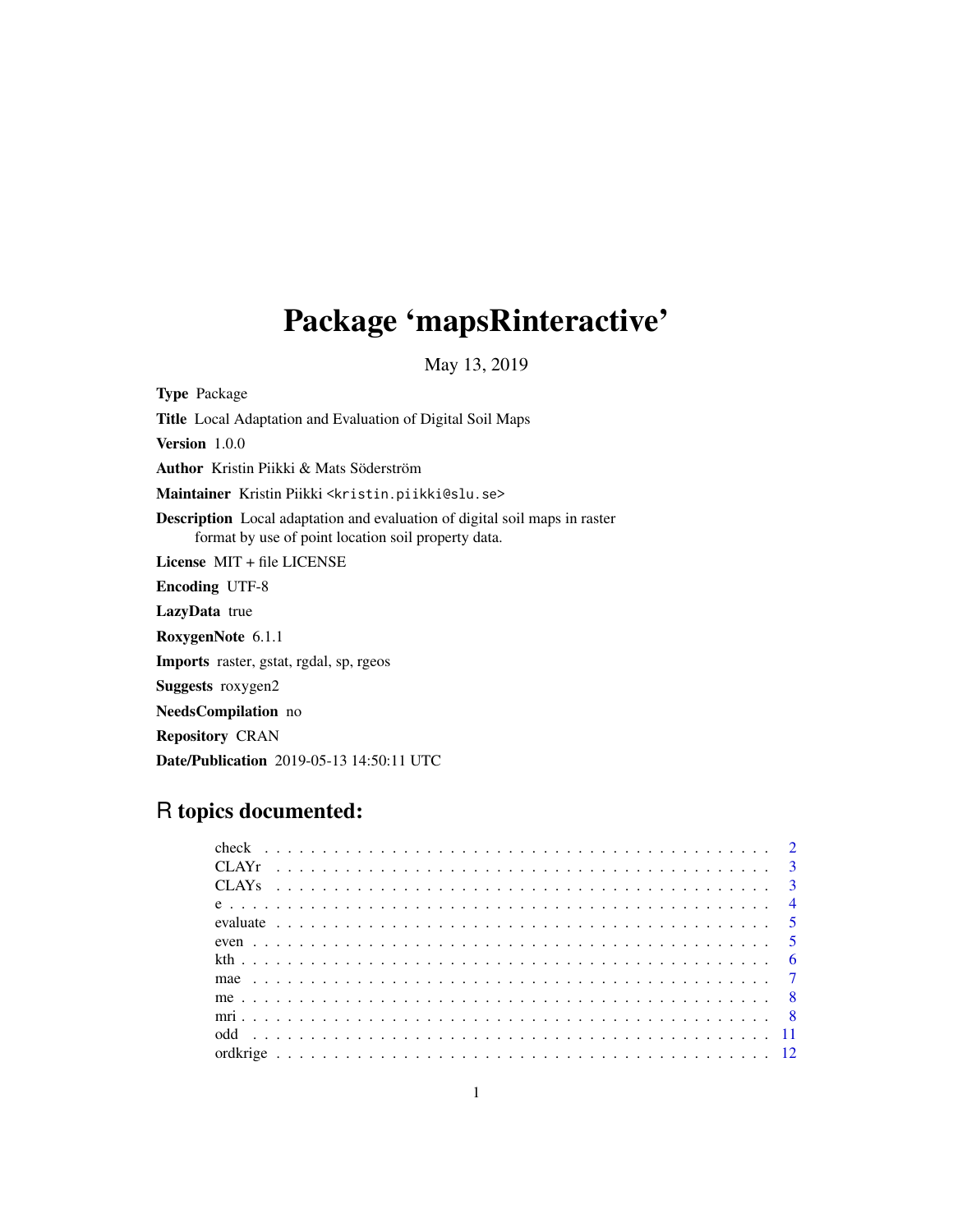#### 2 check and the check of the check of the check of the check of the check of the check of the check

| Index |  |  |  |  |  |
|-------|--|--|--|--|--|
|       |  |  |  |  |  |
|       |  |  |  |  |  |
|       |  |  |  |  |  |
|       |  |  |  |  |  |

check *check*

# Description

Checks attributes, geometries and projections of spatial datasets.

# Usage

```
check(x = NULL, y = NULL, z = NULL, field = NULL, edge = 0,filter = 1, resolution = NULL)
```

| X          | Raster dataset. Required. Must be have a defined coordinate system. If the coor-<br>dinate system is not cartesian, the data will be projected onto the Web Mercator<br>(epsg: 3857) coordinate system before any analyses/tests.                                                                                                                                                 |
|------------|-----------------------------------------------------------------------------------------------------------------------------------------------------------------------------------------------------------------------------------------------------------------------------------------------------------------------------------------------------------------------------------|
| y          | SpatialPolygonsDataFrame. Optional. Delineates the area within which the<br>raster layer shall be locally adapted and evaluted. Must be projected. If not<br>projected onto the same coordinate system as x, it will be reprojected to the<br>coordinate system of x. If not provided, the analyses willbe performed within<br>the intersect of the raster and the sampled area." |
| Z          | SpatialPointsDataFrame. Required. Must have at least one column with numer-<br>ical data and these data must be of the same entity unit as the raster (specify this<br>column by argument: field). Must be projected. If not projected to the same<br>coordinate system as x, it will be reprojected to the coordinate system of x.                                               |
| field      | Character value. Required. Name of the column in y with the data that shall be<br>used to locally adapt and evaluate the raster                                                                                                                                                                                                                                                   |
| edge       | Numeric value. Optional. Specifies the width (m) of a buffer zone inside the<br>edge of the polygon that is excluded from the analyses. Allowed values are<br>within the closed range of 0-10000.                                                                                                                                                                                 |
| filter     | Positive integer. Optional. No of cells in the side of a square window for mean<br>filtering of x. Filtering is done before any resampling (see argument: resolution).<br>Allowed values are within the closed range of 1-20.                                                                                                                                                     |
| resolution | Positive numeric value. Optional. The resolution (m) to which the imported<br>raster shall be resampled before the adaptation. Allowed values are within the<br>closed range of $0.1$ -10000. In addition, a resolution that means more than $1E+8$<br>raster cells is not allowed.                                                                                               |

<span id="page-1-0"></span>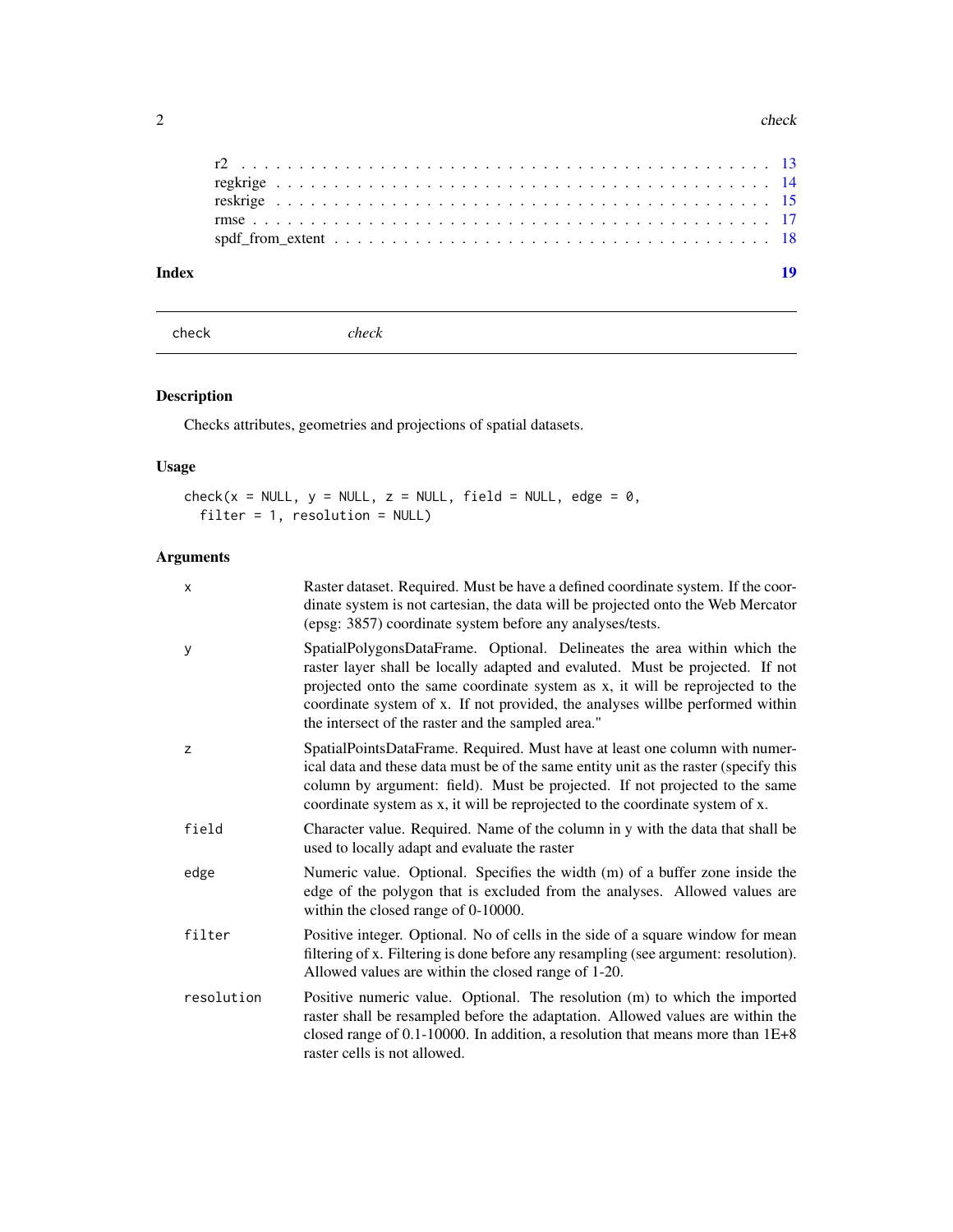#### <span id="page-2-0"></span>CLAYr 3

#### Details

Intended for checking data in functions of mapsRinteractive.

#### Value

A list with checked and corrected datasets together with a vector of logged feedback.

CLAYr *The Digital Soil Map of Sweden -topsoil clay content*

#### Description

Excerpt from the Digital Soil Map of Sweden. Projected coordinate system: Sweref99TM (epsg: 3006). Attribute: predicted topsoil (0-20 cm depth) clay content (

#### Usage

data(CLAYr)

#### Format

Raster layer

#### References

Available online: https://www.sgu.se/samhallsplanering/planering-och-markanvandning/markanvandning/jordbrukskog-och-fiske/lerhaltskartan-digital-akermarkskarta/.

CLAYs *SLU farm (Brogarden) soil sample data -topsoil clay content*

#### Description

Projected coordinate system: Sweref99TM (epsg: 3006). Attribute: Lab analyzed topsoil (0-20 cm depth) clay content (

#### Usage

data(CLAYs)

#### Format

SpatialPointsDataFrame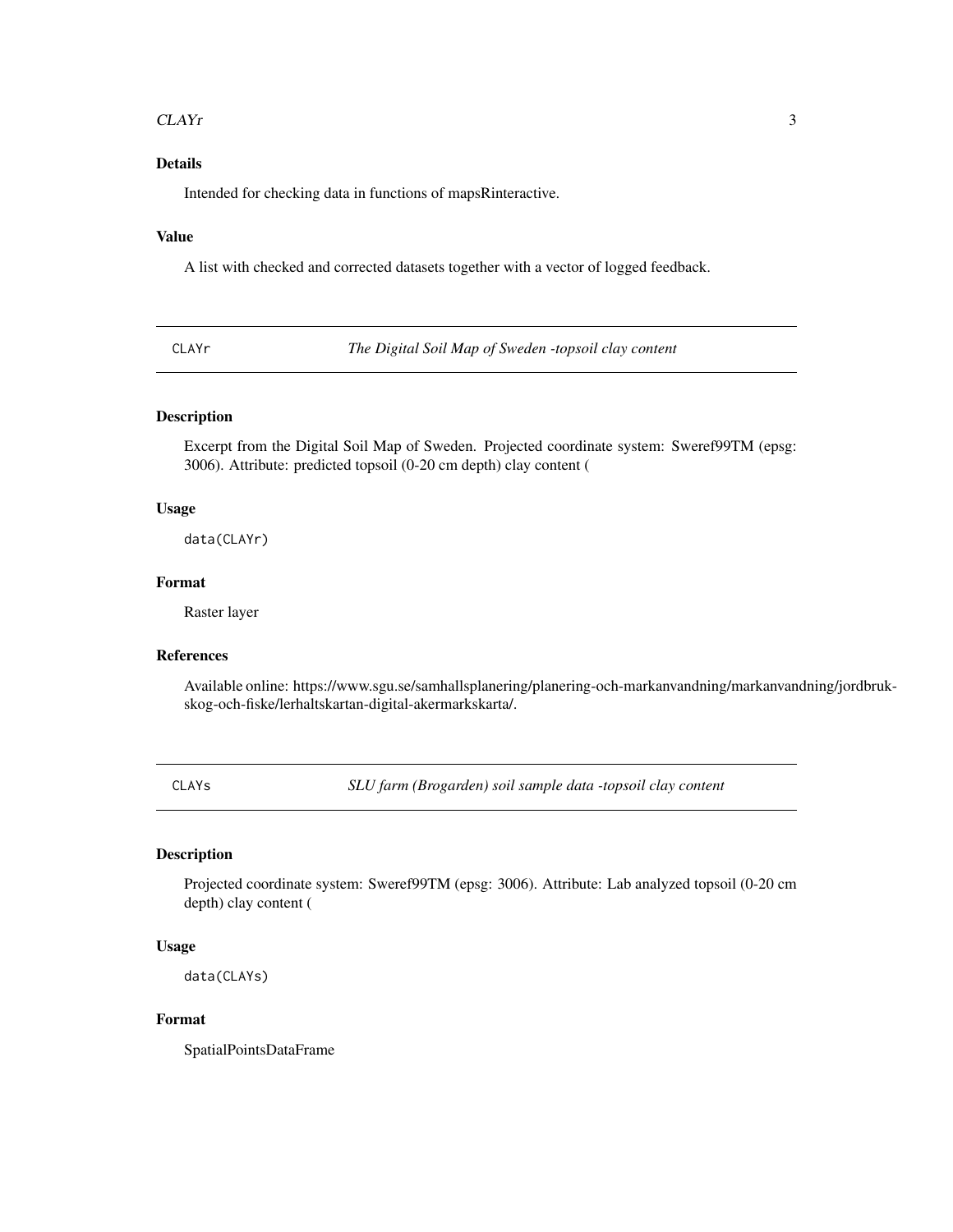#### References

Piikki, K., Wetterlind, J., Söderström, M., & Stenberg, B. (2015). Three-dimensional digital soil mapping of agricultural fields by integration of multiple proximal sensor data obtained from different sensing methods. Precision agriculture, 16(1), 29-45. https://doi.org/10.1007/s11119-014- 9381-6

e *e*

#### Description

Calculates the Nash-Sutcliffe modelling efficiency (E) from observed and predicted values.

#### Usage

e(observed, predicted)

#### Arguments

| observed  | Numeric vector of observed values                                                      |  |  |
|-----------|----------------------------------------------------------------------------------------|--|--|
| predicted | Numeric vector of predicted values. The length shall be the same as for ob-<br>served. |  |  |

#### Details

E = 1 - sum(observed - predicted)/sum(observed - mean (observed))

#### Value

The Nash-Sutcliffe modelling efficiency (E) calculated from observed and predicted values.

#### References

Nash, J. E., & Sutcliffe, J. V. (1970). River flow forecasting through conceptual models part I—A discussion of principles. Journal of hydrology, 10(3), 282-290.

```
o < -1:5p<-c(2,2,4,3,5)
e(observed=o, predicted=p)
```
<span id="page-3-0"></span>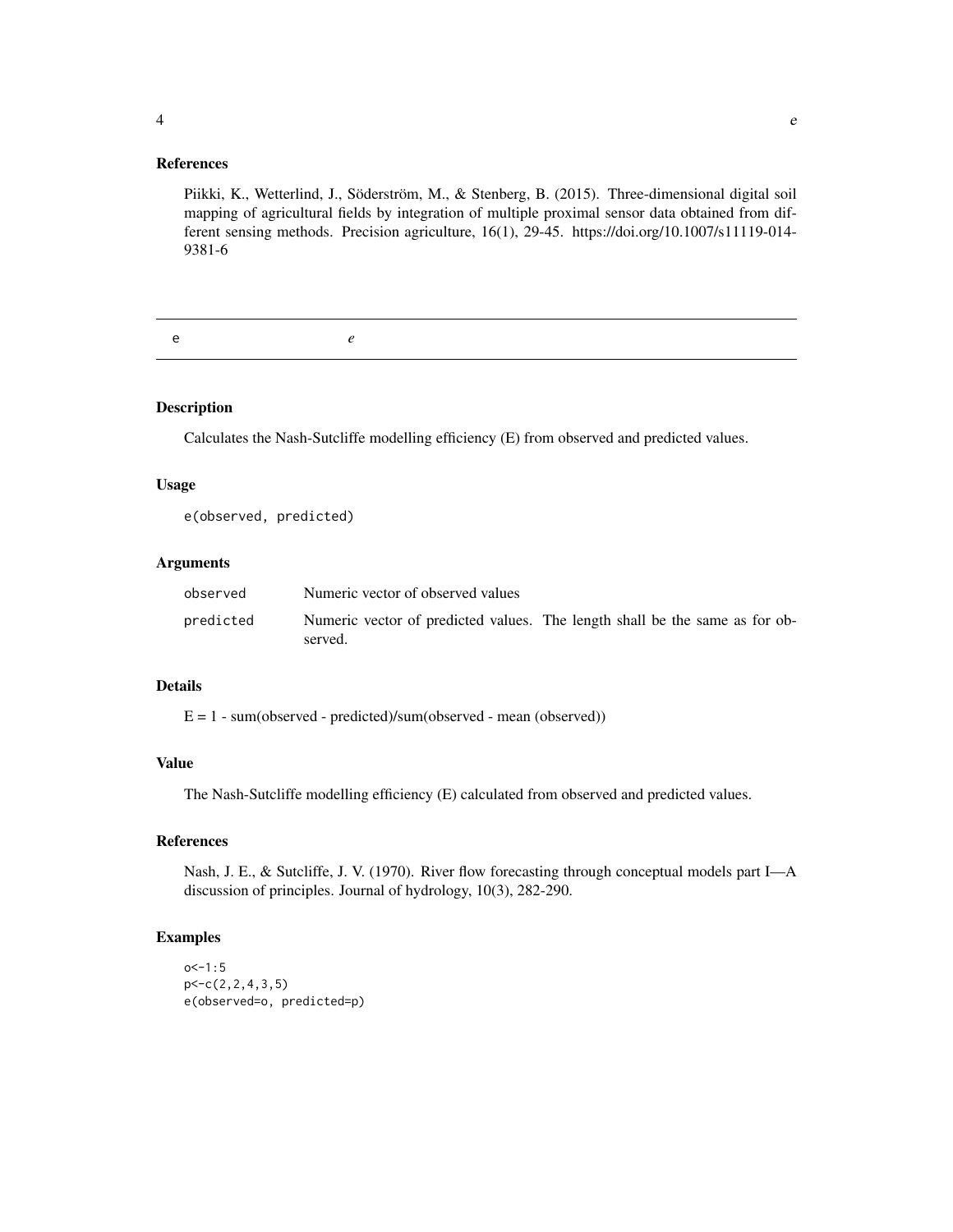<span id="page-4-0"></span>evaluate *evaluate*

#### Description

Computes evaluation measures from observed and predicted data.

# Usage

```
evaluate(df, observed, predicted)
```
#### Arguments

| df        | Data.frame. Required. A data.frame with observed and predicted data.                                                              |
|-----------|-----------------------------------------------------------------------------------------------------------------------------------|
| observed  | Charachter value. Required. The name of the column in df with predicted<br>data. The data must be of class numeric.               |
| predicted | Charachter value or vector. Required. The names of the column(s) in df with<br>predicted data. The data must be of class numeric. |

#### Value

A data.frame with evaluation statistics. For details, see mri function.

# Examples

```
df<-data.frame(obs=1:9, pred=c(2, 9, 10, 8, 3, 4, 6, 12, 1))
e<-evaluate(df, 'obs', 'pred')
print(e)
```
even *even*

# Description

Checks if an integer is even.

#### Usage

even(x)

#### Arguments

x Integer.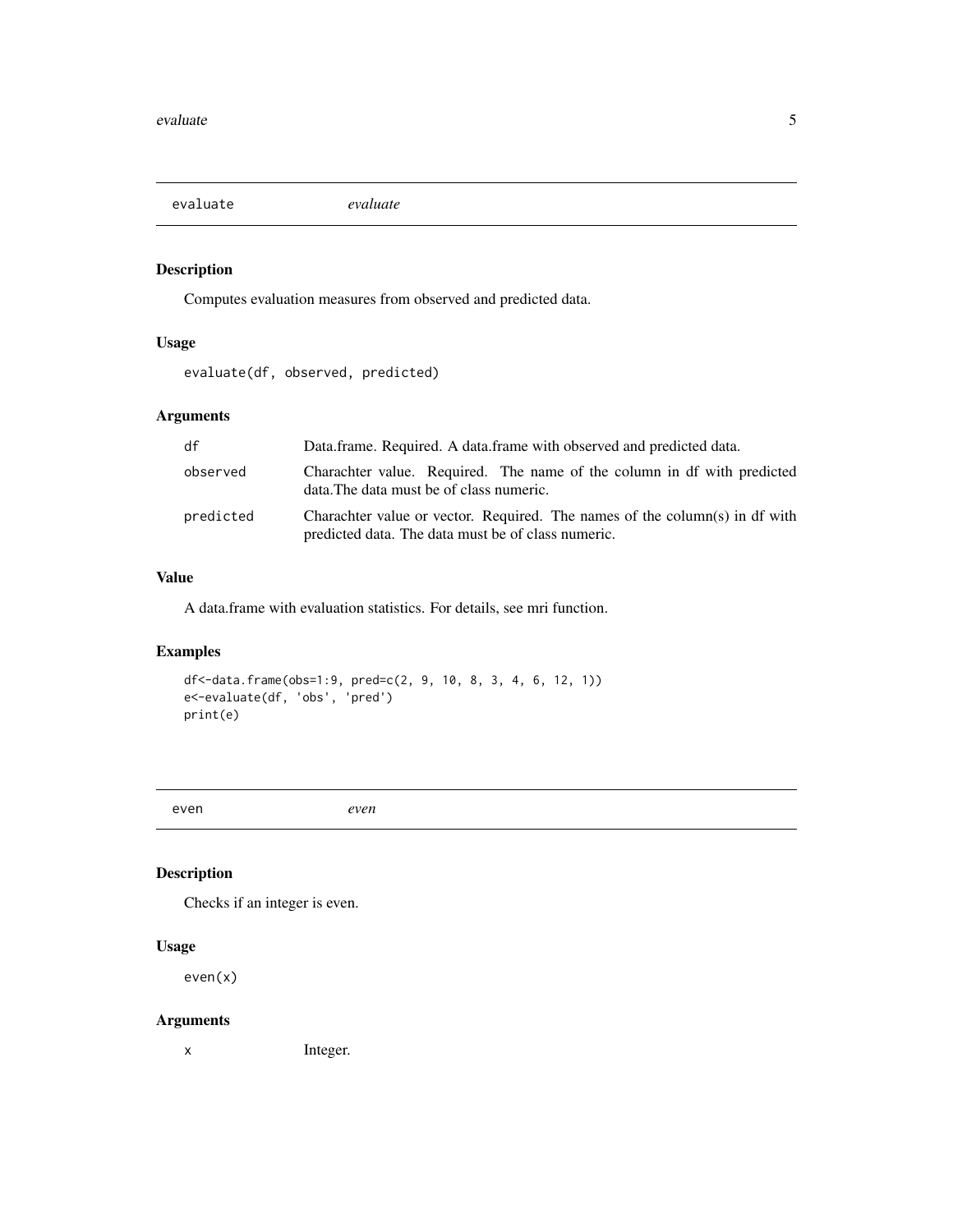# <span id="page-5-0"></span>Value

Logical value (TRUE or FALSE). TRUE means that the value is even.

#### Examples

even(3)

#### Description

Identification of the kth highest/lowest value(s).

#### Usage

 $kth(x = NULL, k = 2, highest = TRUE, index = FALSE,$ unique = FALSE, multiple = FALSE)

#### Arguments

| $\mathsf{x}$ | Numeric vector.                                                                                                                                                                                                                                                                            |
|--------------|--------------------------------------------------------------------------------------------------------------------------------------------------------------------------------------------------------------------------------------------------------------------------------------------|
| k            | Positive integer. The order of the value to find. Default $= 2$ , which means that<br>the next highest/lowest values is identified.                                                                                                                                                        |
| highest      | Logical. TRUE means that the kth highest value(s) is/are identified. FALSE<br>means that the kth lowest value(s) is/are identified. Default = TRUE.                                                                                                                                        |
| index        | Logical. TRUE means that the index/indices of the kth highest/lowest value(s)<br>is/are returned. FALSE means that the kth highest/lowest value itself is returned.<br>If ties exist and argument multiple $=$ TRUE, the returned value is a vector, else<br>it is a value. Default=FALSE. |
| unique       | Logical. TRUE means that duplicates are removed before the identification of<br>the kth highest/lowest value(s). Default=FALSE                                                                                                                                                             |
| multiple     | Logical. TRUE means that, If ties exist a vector of all values in x that are equal<br>to the kth highest/lowest values is returned. FALSE means that one random<br>value from the vector of index values is returned. Default=FALSE                                                        |

# Details

NA values are removed.

#### Value

If index = FALSE: the kth highest/lowest value is returned.

If index = TRUE: the index of the kth highest/lowest value (s) is/are returned.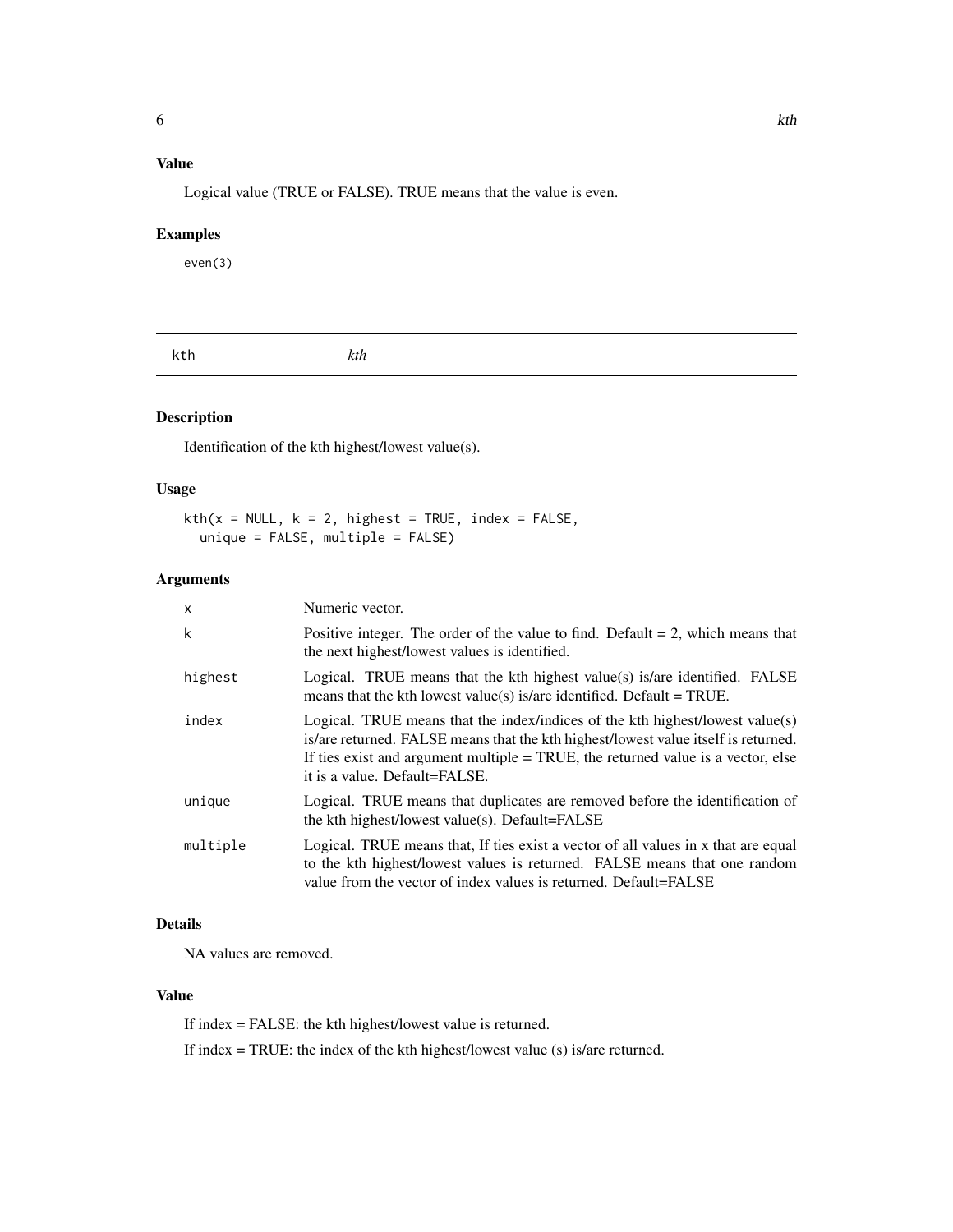#### <span id="page-6-0"></span> $mae$  7

#### Examples

kth(x=1:20, k=3, highest=FALSE)

mae *mae*

# Description

Calculates the mean absolute error (MAE) from observed and predicted values.

#### Usage

mae(observed, predicted)

# Arguments

| observed  | Numeric vector of observed values                                                      |
|-----------|----------------------------------------------------------------------------------------|
| predicted | Numeric vector of predicted values. The length shall be the same as for ob-<br>served. |

#### Details

mae = mean(abs(observed - predicted))

## Value

The mean absolute error (MAE) calculated from the observed and the predicted values.

```
o < -1:5p<-c(2,2,4,3,5)
mae(observed=o, predicted=p)
```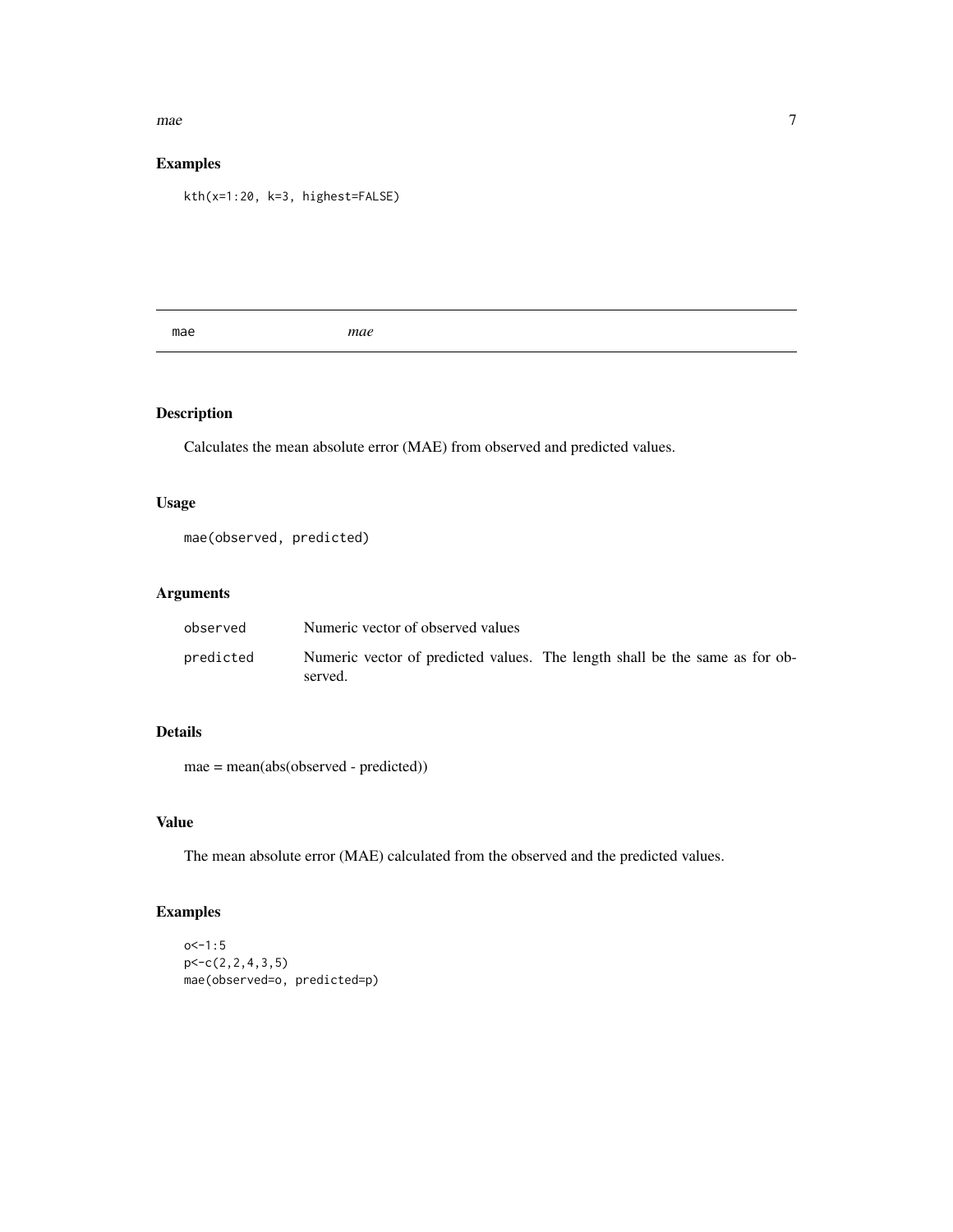<span id="page-7-0"></span>me *me*

## Description

Calculates the mean error (ME) from observed and predicted values.

# Usage

```
me(observed, predicted)
```
#### Arguments

| observed  | Numeric vector of observed values                                                      |  |  |
|-----------|----------------------------------------------------------------------------------------|--|--|
| predicted | Numeric vector of predicted values. The length shall be the same as for ob-<br>served. |  |  |

#### Details

ME = bias = mean(observed - predicted)

#### Value

The mean error (ME) calculated from the observed and the predicted values.

#### Examples

```
o<-1:5p<-c(2,2,4,3,5)
me(observed=o, predicted=p)
```
mri *mri*

#### Description

Local adaptation and evaluation of digital soil maps in raster format by use of point location soil property data.

#### Usage

```
mri(x = NULL, y = NULL, z = NULL, field = NULL, edge = 0,filter = 1, resolution = NULL, md = "Sph", rg = NULL, ng = 0.1)
```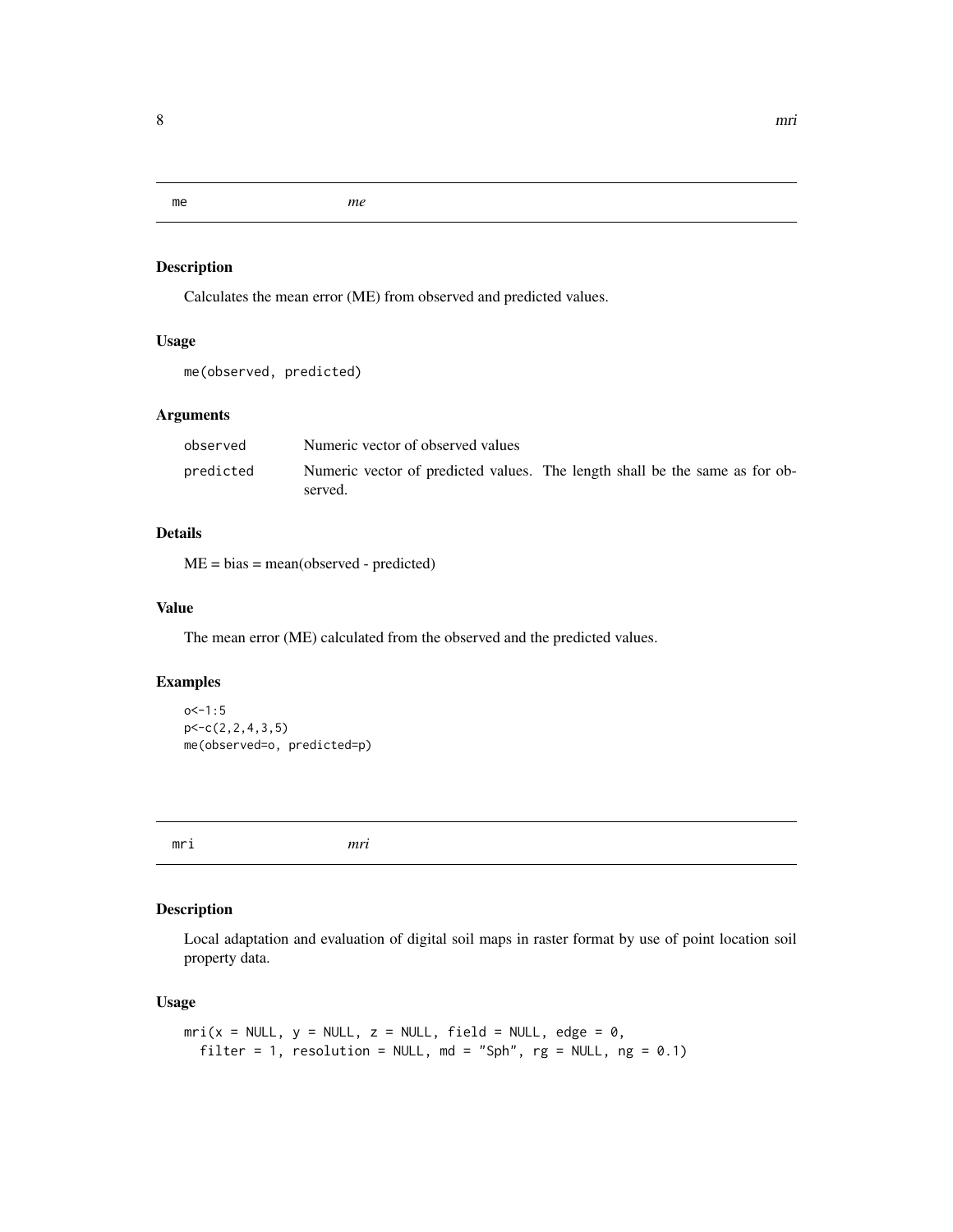#### Arguments

| X          | Raster dataset. Required. Must be have a defined coordinate system. If the coor-<br>dinate system is not cartesian, the data will be projected onto the Web Mercator<br>(epsg: 3857) coordinate system before any analyses/tests.                                                                                                                                                                                                                                 |
|------------|-------------------------------------------------------------------------------------------------------------------------------------------------------------------------------------------------------------------------------------------------------------------------------------------------------------------------------------------------------------------------------------------------------------------------------------------------------------------|
| у          | SpatialPolygonsDataFrame. Optional. Delineates the area within which the<br>raster layer shall be locally adapted and evaluted. Must be projected. If not<br>projected onto the same coordinate system as x, it will be reprojected to the<br>coordinate system of x. If not provided, the analyses willbe performed within<br>the intersect of the raster and the sampled area."                                                                                 |
| z          | SpatialPointsDataFrame. Required. Must have at least one column with numer-<br>ical data and these data must be of the same entity unit as the raster (specify this<br>column by argument: field). Must be projected. If not projected to the same<br>coordinate system as x, it will be reprojected to the coordinate system of x.                                                                                                                               |
| field      | Character value. Required. Name of the column in y with the data that shall be<br>used to locally adapt and evaluate the raster                                                                                                                                                                                                                                                                                                                                   |
| edge       | Numeric value. Optional. Specifies the width (m) of a buffer zone inside the<br>edge of the polygon that is excluded from the analyses. Allowed values are<br>within the closed range of 0-10000.                                                                                                                                                                                                                                                                 |
| filter     | Positive integer. Optional. No of cells in the side of a square window for mean<br>filtering of x. Filtering is done before any resampling (see argument: resolution).<br>Allowed values are within the closed range of 1-20.                                                                                                                                                                                                                                     |
| resolution | Positive numeric value. Optional. The resolution (m) to which the imported<br>raster shall be resampled before the adaptation. Allowed values are within the<br>closed range of $0.1$ -10000. In addition, a resolution that means more than $1E+8$<br>raster cells is not allowed.                                                                                                                                                                               |
| md         | Character value. Optional. Variogram model type for the stadardized vari-<br>ograms used for ordinary kriging interpolation of observed data or residuals.<br>Variograms are generated by gstat: vgm. Default is "Sph" (spherical model).                                                                                                                                                                                                                         |
| rg         | Numeric value. Optional. Range of the stadardized variograms used for ordinary<br>kriging interpolation of observed data or residuals. Variograms are generated by<br>gstat: vgm. If no rg is specified it will be set to half of the square root of the<br>mapping area: y (possibly shrinked by edge).                                                                                                                                                          |
| ng         | Numeric value. Optional. Nugget of the stadardized variograms used for ordi-<br>nary kriging interpolation of observed data or residuals. Variograms are gener-<br>ated by gstat::vgm. The nugget is expressed as a fraction of the sill. A $ng = 0.1$<br>means that the nugget is 10 is by default equal to the variance of the data to be<br>krigied (i.e the point observations or the residuals). Allowed values of ng are<br>within the closed range of 0-1. |

#### Details

The mri function is intended for local adaptation and evaluation of large extent digital soil maps. A raster map and point location soil property are required. A SpatialPolygonsDataFrame can optionally be used to delineate the area for local adaptation and evalutaion.

All spatial objects must have defined coordinate systems. If the defined coordinate systems are not the same, the point location data and the polygon data will be transformed to the coordinate system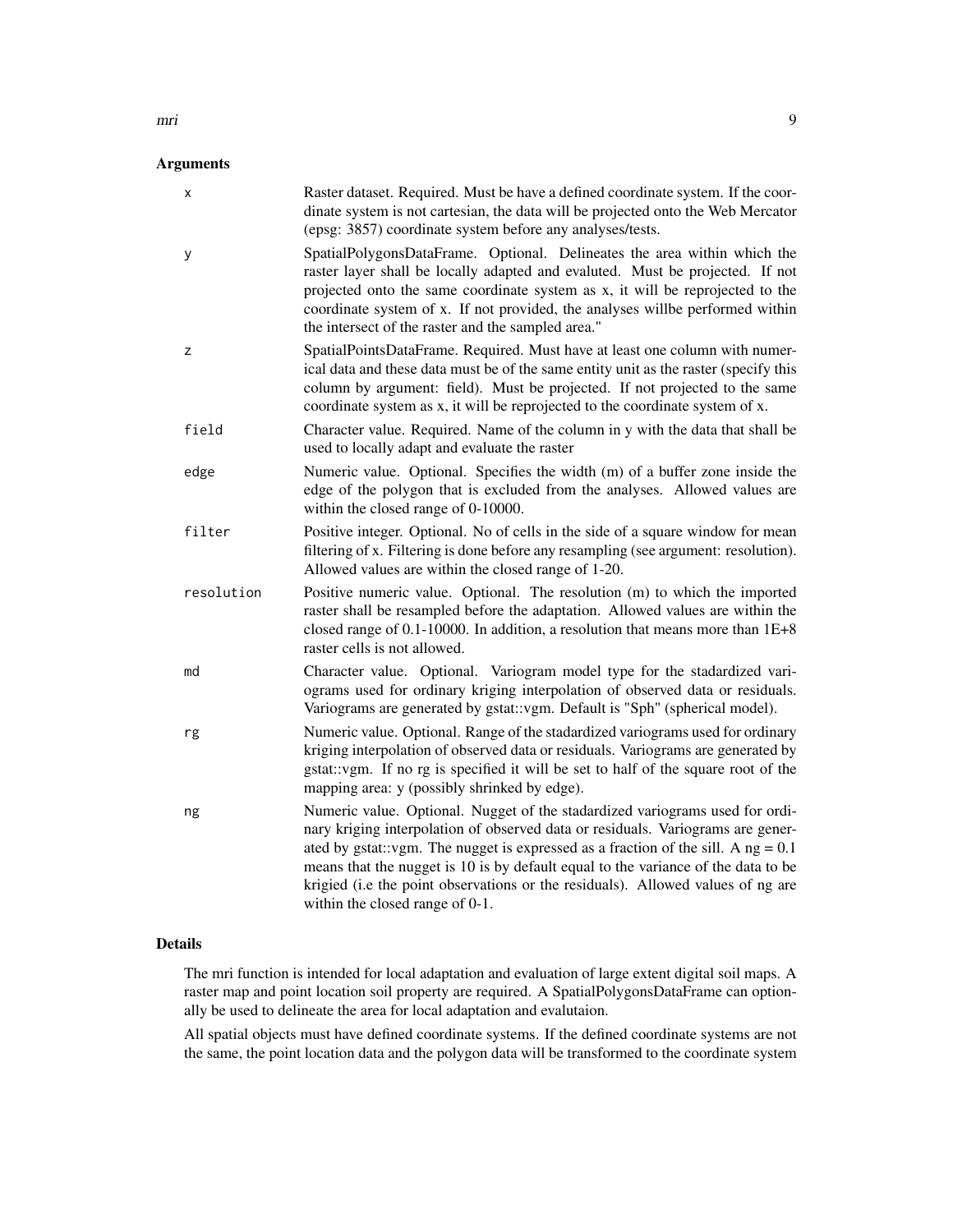of the raster. If the defined coordinate system of the raster is not a cartesian coordinate system, all spatial datasets will be projected onto the Web Mercator coordinate system (epsg: 3857).

The four maps are (created and) evaluated are: the original raster map, a map created solely based on the soil samples data (ordinary kriging using a standardized variogram), two maps based on a combination of the raster data and the point observations (regression kriging and residual kriging, both using standardized variograms).

The maps are evaluated by leave-one-out cross validation and a number of evaluation measures are computed: the Nash-Sutcliffe modelling efficiency (E), the mean absolute error (MAE; Janssen & Heuberger, 1995), the coefficient of determination of a linear regression between predicted and measured values (r2).

The mapped area is the intersection between the original raster map (argument: x), any provided SpatailPolygonsdataframe (argument: y) and the buffered point locations. The buffer width is 1.5\*(next largest distance) between one point and its nearest neighbour).

The mapsRInteractive algorithmns have been described ad by Piikki et al.(2017) and Nijbroek et al. (2018) (before it was made available as an R package). More details can be found in these publications. It is also implemented in the open Swedish web application for precision agriculture markdata.se and the Sub-Saharan Africa Soil Data Manager.

On error: check that required data are provided (arguments x, y, z and field), check that all spatal datasets (arguments x, y, z) are projected, check that they do overlap and check that the arguments edge, filter and resolution have appropriate values.

#### Value

A list with:

1) 'maps'. A raster stack with the original raster map ('map'), the map, created by ordinary kriging of observed data ('ordkrig'), by residual kriging ('reskrig') and by regression kriging ('regkrig').

2) 'area'. SpatialPolygonsDataFrame with the polygon delineating the mapped area.

3) 'pts'. SpatialPointsDataFrame with the point locations used for mapping, i.e points falling within the mapped area, excluding points with NA values in the observed values or the values extacted from the original map. The column names mean: obs = observed values. map = original map values. ordkrig\_cv = values from the leave-one-out cross validation of the ordinary kriging. res = residuals (map - obs) reskrig\_cv = values from the leave-one-out cross validation of the residual kriging. regpred = predicted values from the linear regression (obs =  $a*map + b$ ) regres = residuals (regpred - obs) regkrig cv = values from the leave-one-out cross validation of the regression kriging.

4) 'evaluation'. a data.frame with evaluation statistics for the original map and the leave-one-out cross-validation of the other mapping methods.

5) 'feedback' a character vector with logged feedback on inputted and used data.

#### Author(s)

Kristin Piikki & Mats Söderström , <kristin.piikki@slu.se>

#### References

Nijbroek, R., Piikki, K., Söderström, M., Kempen, B., Turner, K. G., Hengari, S., & Mutua, J. (2018). Soil Organic Carbon Baselines for Land Degradation Neutrality: Map Accuracy and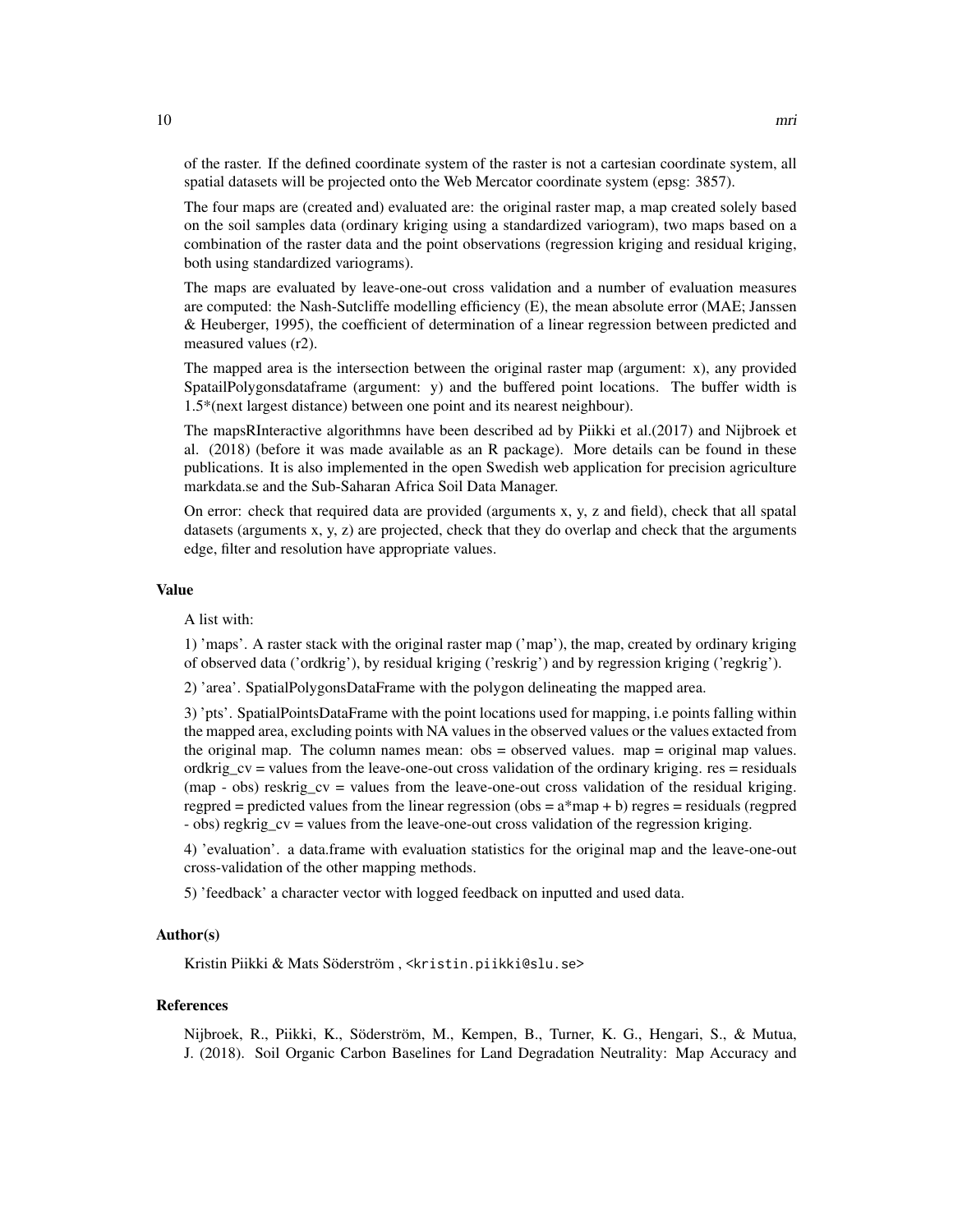<span id="page-10-0"></span>odd ann an India ann an India ann an India ann an India ann an India ann an India ann an India ann an India an

Cost Tradeoffs with Respect to Complexity in Otjozondjupa, Namibia. Sustainability, 10(5), 1610. doi:10.3390/su10051610

Piikki, K.,Söderström, M., Stadig, H. 2017. Local adaptation of a national digital soil map for use in precision agriculture. Adv. Anim. Biosci. 8, 430–432.

Janssen, P.H.M.; Heuberger, P.S.C.1995. Calibration of process-oriented models. Ecol. Model., 831, 55–66.

Nash, J.E.; Sutcliffe, J.V. River flow forecasting through conceptual models part I—A discussion of principles. J. Hydrol. 1970, 103, 282–290.

#### Examples

##prepare raster dataset (the soil map to be adapted) data('CLAYr') CLAYr<-data.frame(CLAYr\$POINT\_X, CLAYr\$POINT\_Y, CLAYr\$clay\_percent) #rearrange columns require(raster) #load required package CLAYr<-rasterFromXYZ(CLAYr) #convert to raster prj<-'+proj=utm +zone=33 +ellps=GRS80 +towgs84=0,0,0,0,0,0,0 +units=m +no\_defs' #projection crs(CLAYr)<-crs(prj) #define projection names(CLAYr)<-'clay\_percent' #rename (not necessary) ##prepare example point location data data('CLAYs') CLAYs<-data.frame(CLAYs) #convert to data.frame coordinates(CLAYs)<-~ POINT\_X + POINT\_Y #convert to SpatialPointsDataFrame crs(CLAYs)<-crs(CLAYr) #define projection ##run local adaptation and evaluation mri.out<-mri(x = CLAYr, z = CLAYs, field ='clay\_percent') ##check evaluation measures print(mri.out\$evaluation)

odd *even*

#### Description

Checks if an integer is odd.

#### Usage

odd(x)

#### Arguments

x Integer.

#### Value

Logical value (TRUE or FALSE). TRUE means that the value is odd.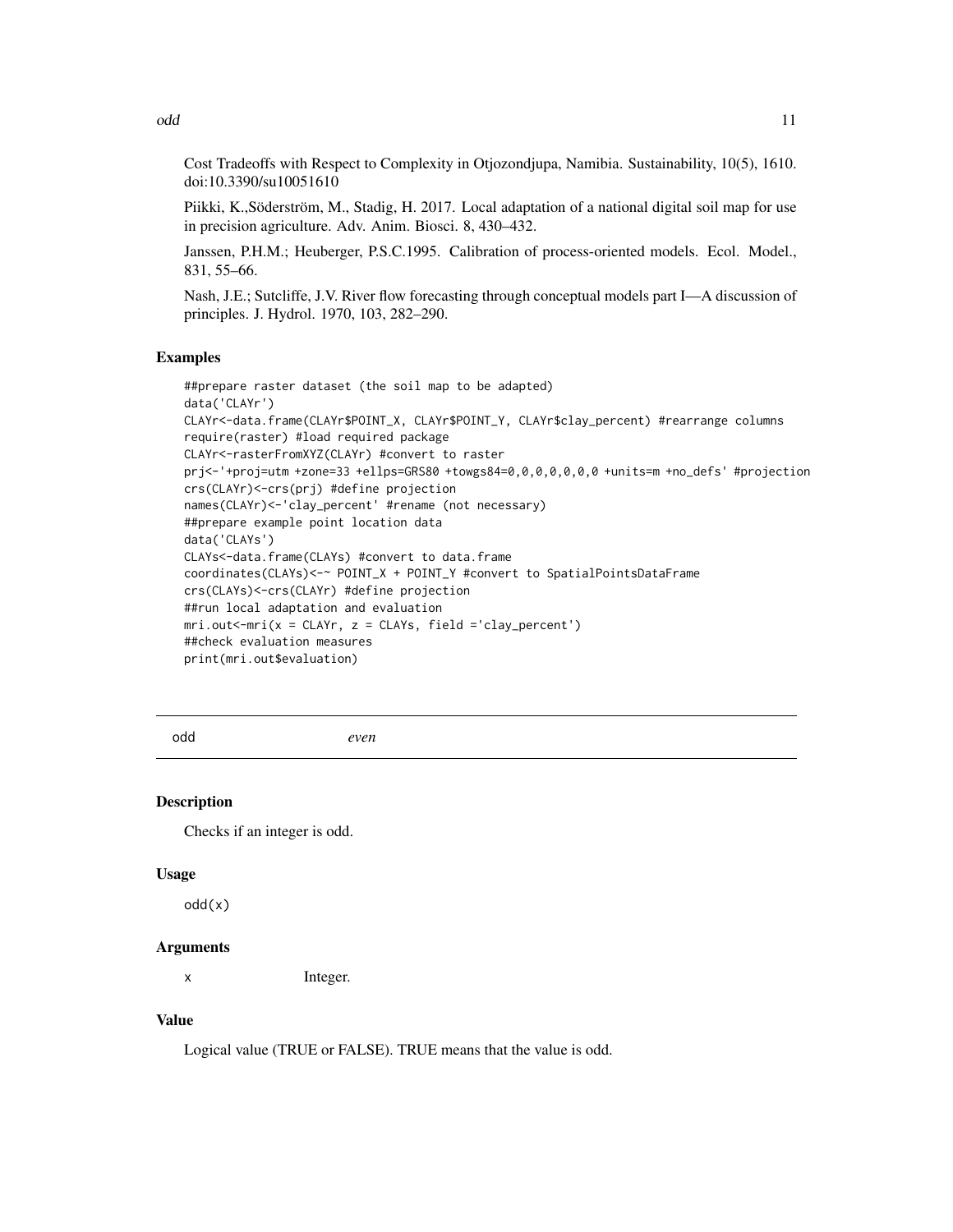## <span id="page-11-0"></span>Examples

odd(3)

ordkrige *ordkrige*

# Description

Regression kriging using a standardized variogram.

# Usage

```
ordkrige(x = NULL, y = NULL, z = NULL, field = NULL, edge = \theta,
  filter = 1, resolution = NULL, md = "Sph", rg = NULL, ng = 0.1,check_data = T)
```

| X          | Raster dataset. Required. Must be have a defined coordinate system. If the coor-<br>dinate system is not cartesian, the data will be projected onto the Web Mercator<br>(epsg: 3857) coordinate system before any analyses/tests.                                                                                                                                                 |
|------------|-----------------------------------------------------------------------------------------------------------------------------------------------------------------------------------------------------------------------------------------------------------------------------------------------------------------------------------------------------------------------------------|
| У          | SpatialPolygonsDataFrame. Optional. Delineates the area within which the<br>raster layer shall be locally adapted and evaluted. Must be projected. If not<br>projected onto the same coordinate system as x, it will be reprojected to the<br>coordinate system of x. If not provided, the analyses willbe performed within<br>the intersect of the raster and the sampled area." |
| Z          | SpatialPointsDataFrame. Required. Must have at least one column with numer-<br>ical data and these data must be of the same entity unit as the raster (specify this<br>column by argument: field). Must be projected. If not projected to the same<br>coordinate system as x, it will be reprojected to the coordinate system of x.                                               |
| field      | Character value. Required. Name of the column in y with the data that shall be<br>used to locally adapt and evaluate the raster                                                                                                                                                                                                                                                   |
| edge       | Numeric value. Optional. Specifies the width (m) of a buffer zone inside the<br>edge of the polygon that is excluded from the analyses. Allowed values are<br>within the closed range of 0-10000.                                                                                                                                                                                 |
| filter     | Positive integer. Optional. No of cells in the side of a square window for mean<br>filtering of x. Filtering is done before any resampling (see argument: resolution).<br>Allowed values are within the closed range of 1-20.                                                                                                                                                     |
| resolution | Positive numeric value. Optional. The resolution (m) to which the imported<br>raster shall be resampled before the adaptation. Allowed values are within the<br>closed range of $0.1$ -10000. In addition, a resolution that means more than $1E+8$<br>raster cells is not allowed.                                                                                               |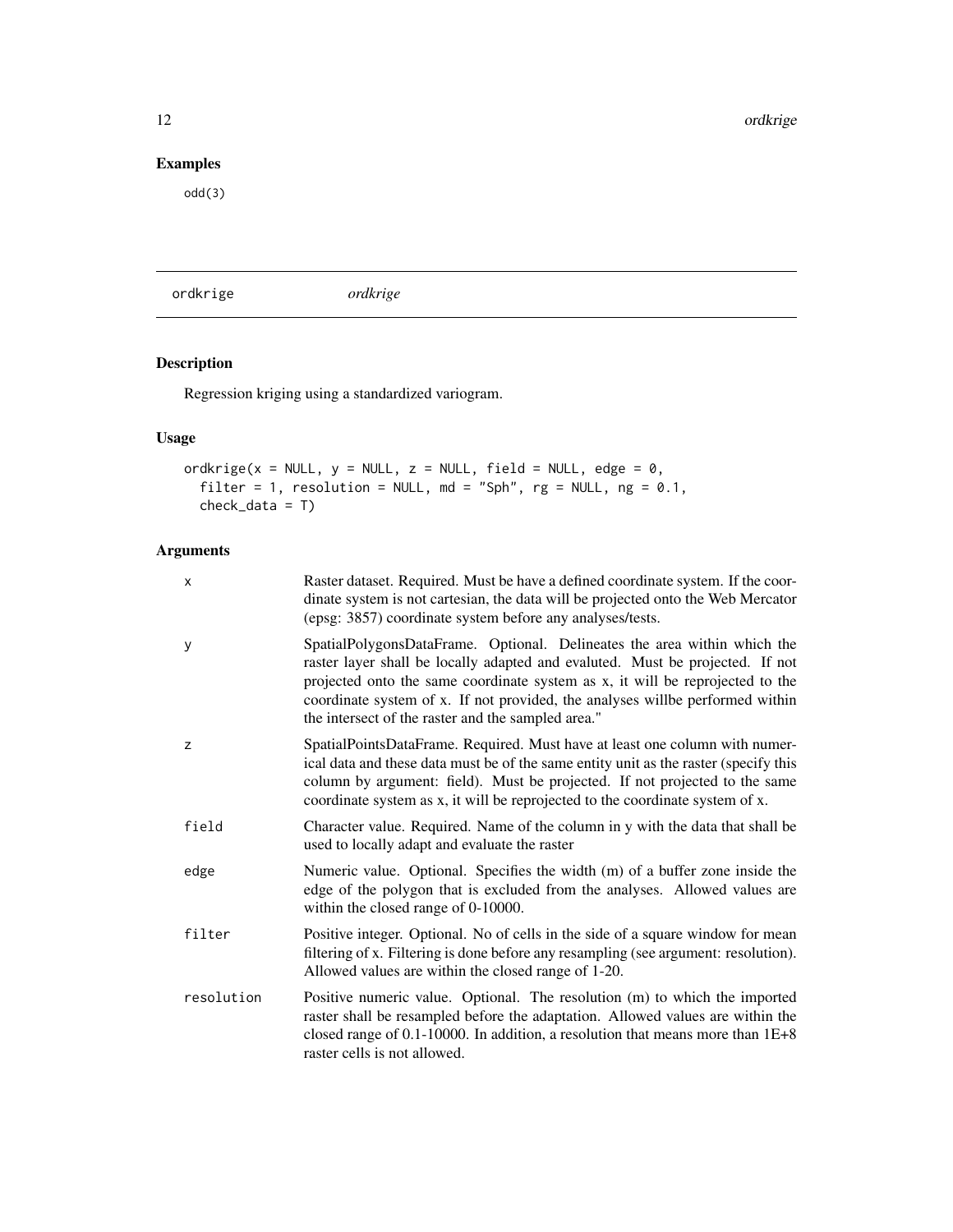<span id="page-12-0"></span>

| md         | Character value. Optional. Variogram model type for the stadardized vari-<br>ograms used for ordinary kriging interpolation of observed data or residuals.<br>Variograms are generated by gstat::vgm. Default is "Sph" (spherical model).                                                                                                                                                                                                                         |
|------------|-------------------------------------------------------------------------------------------------------------------------------------------------------------------------------------------------------------------------------------------------------------------------------------------------------------------------------------------------------------------------------------------------------------------------------------------------------------------|
| rg         | Numeric value. Optional. Range of the stadardized variograms used for ordinary<br>kriging interpolation of observed data or residuals. Variograms are generated by<br>gstat: vgm. If no rg is specified it will be set to half of the square root of the<br>mapping area: y (possibly shrinked by edge).                                                                                                                                                          |
| ng         | Numeric value. Optional. Nugget of the stadardized variograms used for ordi-<br>nary kriging interpolation of observed data or residuals. Variograms are gener-<br>ated by gstat::vgm. The nugget is expressed as a fraction of the sill. A $ng = 0.1$<br>means that the nugget is 10 is by default equal to the variance of the data to be<br>krigied (i.e the point observations or the residuals). Allowed values of ng are<br>within the closed range of 0-1. |
| check_data | Locigal. Shall attributes, geometries and projections of the input data (argu-<br>ments x, y and z) be checked. Default = TRUE.                                                                                                                                                                                                                                                                                                                                   |

### Details

This is the ordinary kriging function called by the mri function. It uses a standardized variogram and requires a raster template for which predictions are made. For details, see documentation of the mri function.

#### Value

A list with 1) a raster layer with predicted values and 2) a SpatialPolygonsDataFrame with crossvalidation data. For details, see mri function.

r2 *r2*

#### Description

Calculates the coefficient of determination (r2) for a linear regression model between predicted values and observed values.

#### Usage

r2(observed, predicted)

| observed  | Numeric vector of observed values                                                      |  |  |  |
|-----------|----------------------------------------------------------------------------------------|--|--|--|
| predicted | Numeric vector of predicted values. The length shall be the same as for ob-<br>served. |  |  |  |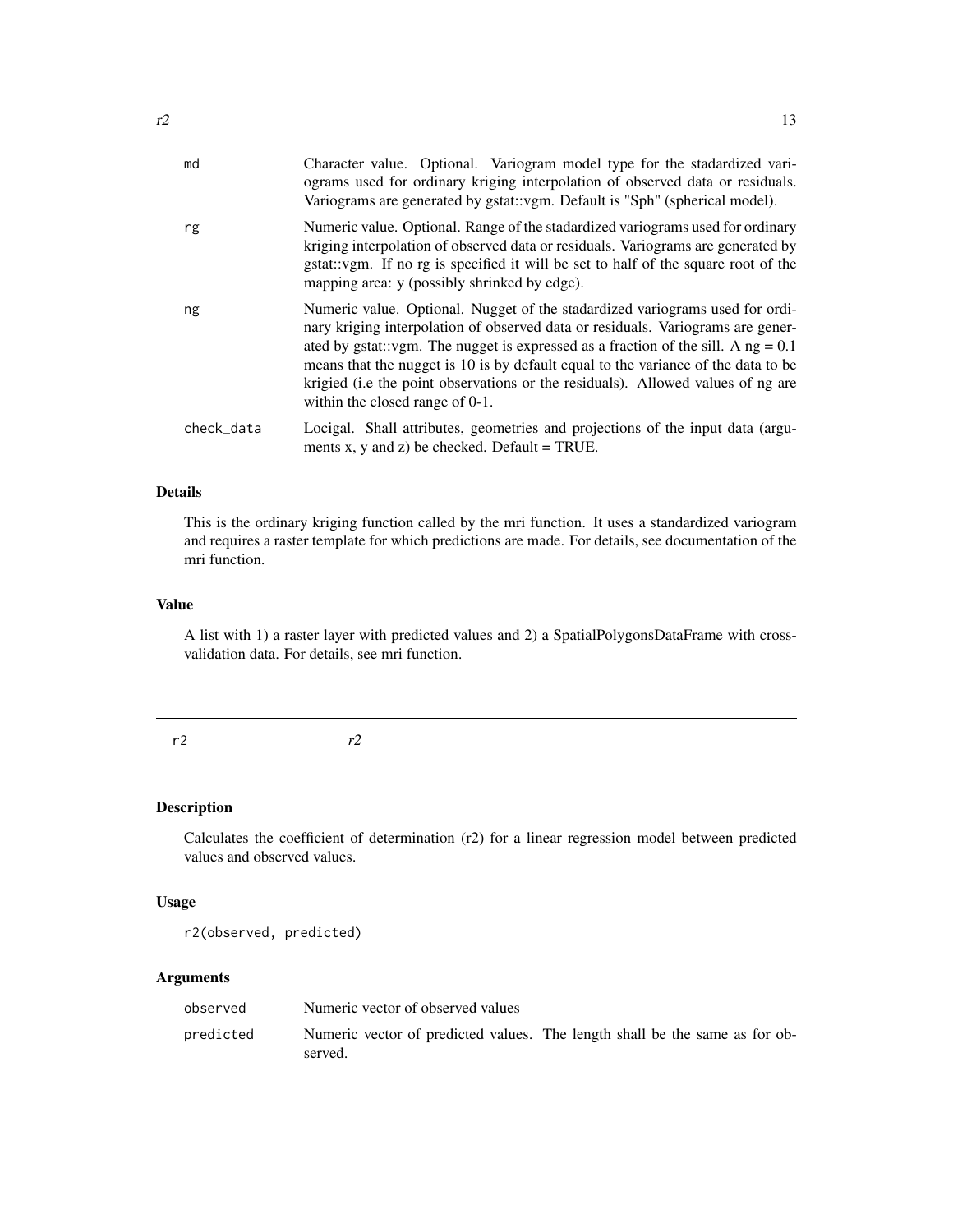### Value

Coefficient of determination (r2) for a linear regression model between predicted values and observed values.

#### Examples

 $o < -1:5$ p<-c(2,2,4,3,5) r2(observed=o, predicted=p)

regkrige *regkrige*

#### Description

Regression kriging using a standardized variogram.

#### Usage

```
regkrige(x = NULL, y = NULL, z = NULL, field = NULL, edge = 0,
 filter = 1, resolution = NULL, md = "Sph", rg = NULL, ng = 0.1,
 check_data = T)
```

| X      | Raster dataset. Required. Must be have a defined coordinate system. If the coor-<br>dinate system is not cartesian, the data will be projected onto the Web Mercator<br>(epsg: 3857) coordinate system before any analyses/tests.                                                                                                                                                  |
|--------|------------------------------------------------------------------------------------------------------------------------------------------------------------------------------------------------------------------------------------------------------------------------------------------------------------------------------------------------------------------------------------|
| У      | SpatialPolygonsDataFrame. Optional. Delineates the area within which the<br>raster layer shall be locally adapted and evaluted. Must be projected. If not<br>projected onto the same coordinate system as x, it will be reprojected to the<br>coordinate system of x. If not provided, the analyses will be performed within<br>the intersect of the raster and the sampled area." |
| Z      | SpatialPointsDataFrame. Required. Must have at least one column with numer-<br>ical data and these data must be of the same entity unit as the raster (specify this<br>column by argument: field). Must be projected. If not projected to the same<br>coordinate system as x, it will be reprojected to the coordinate system of x.                                                |
| field  | Character value. Required. Name of the column in y with the data that shall be<br>used to locally adapt and evaluate the raster                                                                                                                                                                                                                                                    |
| edge   | Numeric value. Optional. Specifies the width (m) of a buffer zone inside the<br>edge of the polygon that is excluded from the analyses. Allowed values are<br>within the closed range of 0-10000.                                                                                                                                                                                  |
| filter | Positive integer. Optional. No of cells in the side of a square window for mean<br>filtering of x. Filtering is done before any resampling (see argument: resolution).<br>Allowed values are within the closed range of 1-20.                                                                                                                                                      |

<span id="page-13-0"></span>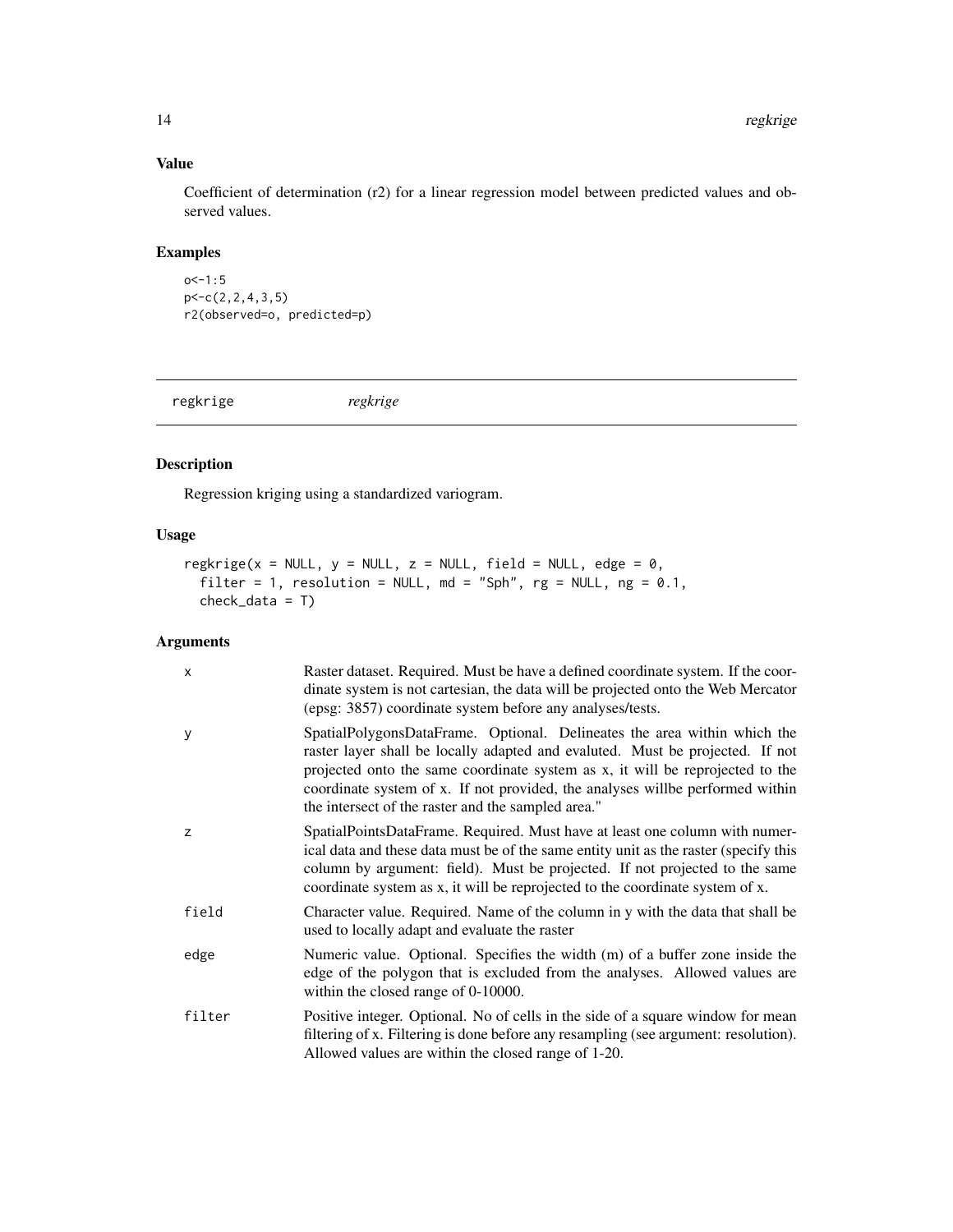#### <span id="page-14-0"></span>reskrige to the control of the control of the control of the control of the control of the control of the control of the control of the control of the control of the control of the control of the control of the control of

| resolution | Positive numeric value. Optional. The resolution (m) to which the imported<br>raster shall be resampled before the adaptation. Allowed values are within the<br>closed range of 0.1-10000. In addition, a resolution that means more than $1E+8$<br>raster cells is not allowed.                                                                                                                                                                                  |
|------------|-------------------------------------------------------------------------------------------------------------------------------------------------------------------------------------------------------------------------------------------------------------------------------------------------------------------------------------------------------------------------------------------------------------------------------------------------------------------|
| md         | Character value. Optional. Variogram model type for the stadardized vari-<br>ograms used for ordinary kriging interpolation of observed data or residuals.<br>Variograms are generated by gstat::vgm. Default is "Sph" (spherical model).                                                                                                                                                                                                                         |
| rg         | Numeric value. Optional. Range of the stadardized variograms used for ordinary<br>kriging interpolation of observed data or residuals. Variograms are generated by<br>gstat::vgm. If no rg is specified it will be set to half of the square root of the<br>mapping area: y (possibly shrinked by edge).                                                                                                                                                          |
| ng         | Numeric value. Optional. Nugget of the stadardized variograms used for ordi-<br>nary kriging interpolation of observed data or residuals. Variograms are gener-<br>ated by gstat::vgm. The nugget is expressed as a fraction of the sill. A $ng = 0.1$<br>means that the nugget is 10 is by default equal to the variance of the data to be<br>krigied (i.e the point observations or the residuals). Allowed values of ng are<br>within the closed range of 0-1. |
| check_data | Locigal. Shall attributes, geometries and projections of the input data (argu-<br>ments x, y and z) be checked. Default = TRUE.                                                                                                                                                                                                                                                                                                                                   |
|            |                                                                                                                                                                                                                                                                                                                                                                                                                                                                   |

#### Details

This is the regression kriging function called by the mri function. For details, see documentation of the mri function.

#### Value

A list with 1) a raster layer with predicted values and 2) a SpatialPolygonsDataFrame with crossvalidation data. For details, see mri function.

reskrige *reskrige*

#### Description

Regression kriging using a standardized variogram.

#### Usage

```
reskrige(x = NULL, y = NULL, z = NULL, field = NULL, edge = \theta,
  filter = 1, resolution = NULL, md = "Sph", rg = NULL, ng = 0.1,
  check\_data = T)
```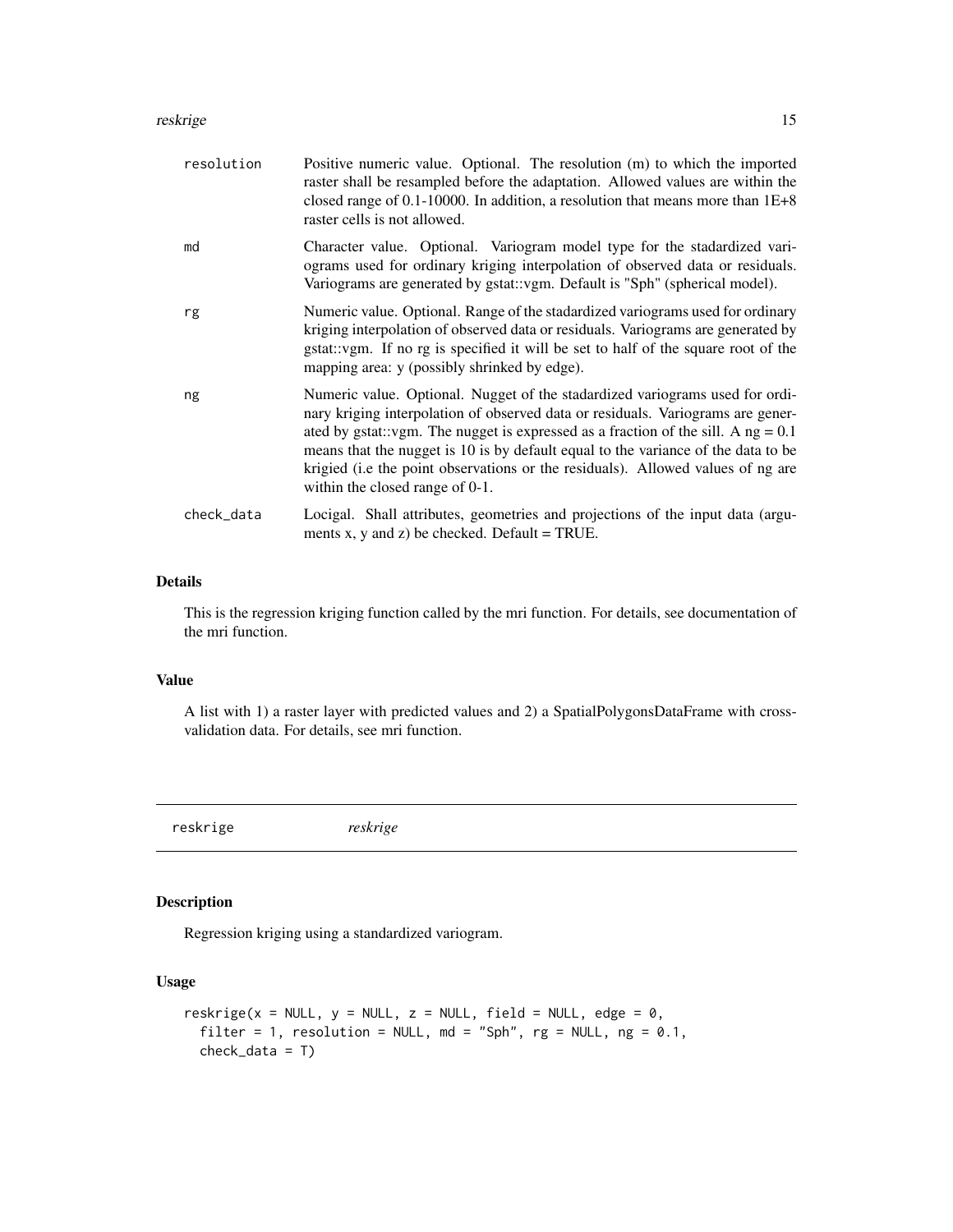# Arguments

| х          | Raster dataset. Required. Must be have a defined coordinate system. If the coor-<br>dinate system is not cartesian, the data will be projected onto the Web Mercator<br>(epsg: 3857) coordinate system before any analyses/tests.                                                                                                                                                                                                                                 |
|------------|-------------------------------------------------------------------------------------------------------------------------------------------------------------------------------------------------------------------------------------------------------------------------------------------------------------------------------------------------------------------------------------------------------------------------------------------------------------------|
| у          | SpatialPolygonsDataFrame. Optional. Delineates the area within which the<br>raster layer shall be locally adapted and evaluted. Must be projected. If not<br>projected onto the same coordinate system as x, it will be reprojected to the<br>coordinate system of x. If not provided, the analyses willbe performed within<br>the intersect of the raster and the sampled area."                                                                                 |
| z          | SpatialPointsDataFrame. Required. Must have at least one column with numer-<br>ical data and these data must be of the same entity unit as the raster (specify this<br>column by argument: field). Must be projected. If not projected to the same<br>coordinate system as x, it will be reprojected to the coordinate system of x.                                                                                                                               |
| field      | Character value. Required. Name of the column in y with the data that shall be<br>used to locally adapt and evaluate the raster                                                                                                                                                                                                                                                                                                                                   |
| edge       | Numeric value. Optional. Specifies the width (m) of a buffer zone inside the<br>edge of the polygon that is excluded from the analyses. Allowed values are<br>within the closed range of 0-10000.                                                                                                                                                                                                                                                                 |
| filter     | Positive integer. Optional. No of cells in the side of a square window for mean<br>filtering of x. Filtering is done before any resampling (see argument: resolution).<br>Allowed values are within the closed range of 1-20.                                                                                                                                                                                                                                     |
| resolution | Positive numeric value. Optional. The resolution (m) to which the imported<br>raster shall be resampled before the adaptation. Allowed values are within the<br>closed range of $0.1$ -10000. In addition, a resolution that means more than $1E+8$<br>raster cells is not allowed.                                                                                                                                                                               |
| md         | Character value. Optional. Variogram model type for the stadardized vari-<br>ograms used for ordinary kriging interpolation of observed data or residuals.<br>Variograms are generated by gstat::vgm. Default is "Sph" (spherical model).                                                                                                                                                                                                                         |
| rg         | Numeric value. Optional. Range of the stadardized variograms used for ordinary<br>kriging interpolation of observed data or residuals. Variograms are generated by<br>gstat: vgm. If no rg is specified it will be set to half of the square root of the<br>mapping area: y (possibly shrinked by edge).                                                                                                                                                          |
| ng         | Numeric value. Optional. Nugget of the stadardized variograms used for ordi-<br>nary kriging interpolation of observed data or residuals. Variograms are gener-<br>ated by gstat::vgm. The nugget is expressed as a fraction of the sill. A $ng = 0.1$<br>means that the nugget is 10 is by default equal to the variance of the data to be<br>krigied (i.e the point observations or the residuals). Allowed values of ng are<br>within the closed range of 0-1. |
| check_data | Locigal. Shall attributes, geometries and projections of the input data (argu-<br>ments x, y and z) be checked. Default = TRUE.                                                                                                                                                                                                                                                                                                                                   |

# Details

This is the residual kriging function called by the mri function. For details, see documentation of the mri function.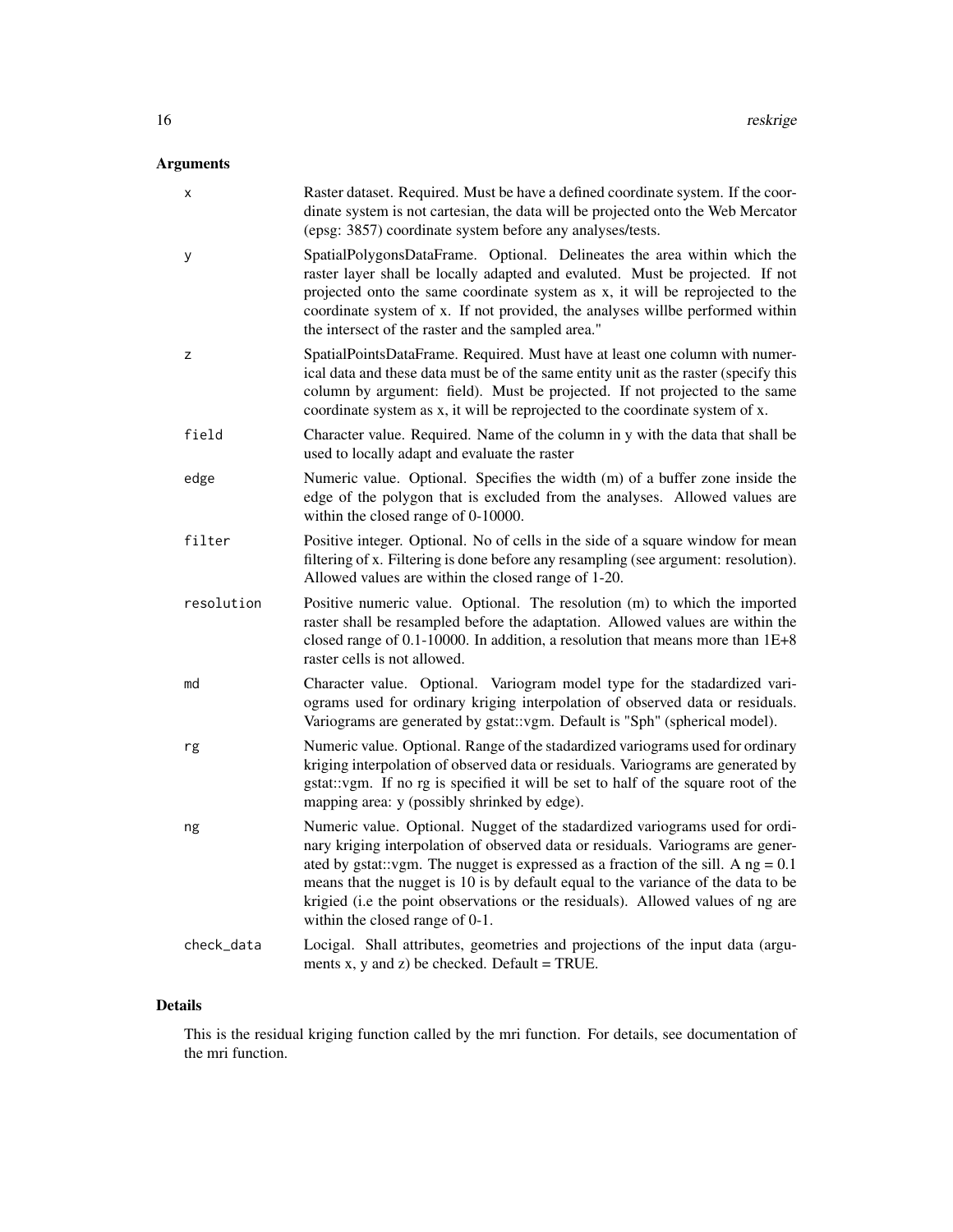#### <span id="page-16-0"></span>rmse term om de antique de la construction de la construction de la construction de la construction de la construction de la construction de la construction de la construction de la construction de la construction de la co

### Value

A list with 1) a raster layer with predicted values and 2) a SpatialPolygonsDataFrame with crossvalidation data. For details, see mri function.

rmse *rmse*

#### Description

Calculates the root mean square error (RMSE) from observed and predicted values.

#### Usage

rmse(observed, predicted)

#### Arguments

| observed  | Numeric vector of observed values                                                      |
|-----------|----------------------------------------------------------------------------------------|
| predicted | Numeric vector of predicted values. The length shall be the same as for ob-<br>served. |

# Details

rmse = sqrt(mean((observed - predicted)^2))

#### Value

The root mean square err or (RMSE) calculated from the observed and the predicted values.

```
o<-1:5p<-c(2,2,4,3,5)
rmse(observed=o, predicted=p)
```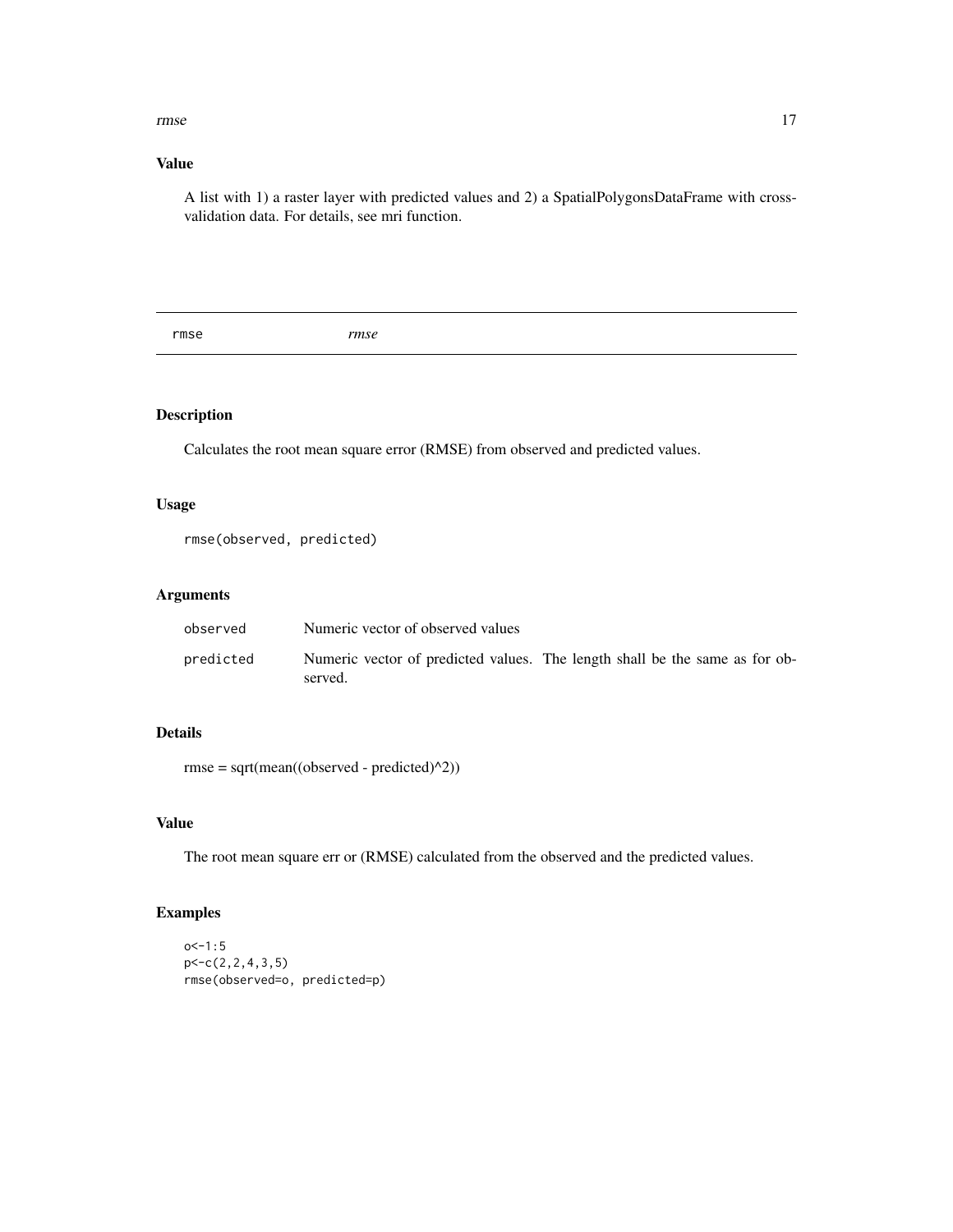<span id="page-17-0"></span>spdf\_from\_extent *spdf\_from\_extent*

#### Description

Create a spatialPolygonsDataFrame from extent of a spatial object.

#### Usage

```
spdf_from_extent(x)
```
#### Arguments

x A spatial object.

#### Details

If x is projected, the spatialpolygonsdataframe will also be projected

### Value

SpatialPolygonsDataFrame.

```
require(raster) #load required package.
r1<-raster::raster(ext=extent(c(0,10,0,10)), res=1, vals=1:100) #create example raster.
spdf<-spdf_from_extent(r1) #convert the raster extent to SpatialPolygonsdataFrame.
plot(spdf) #Plot results.
```